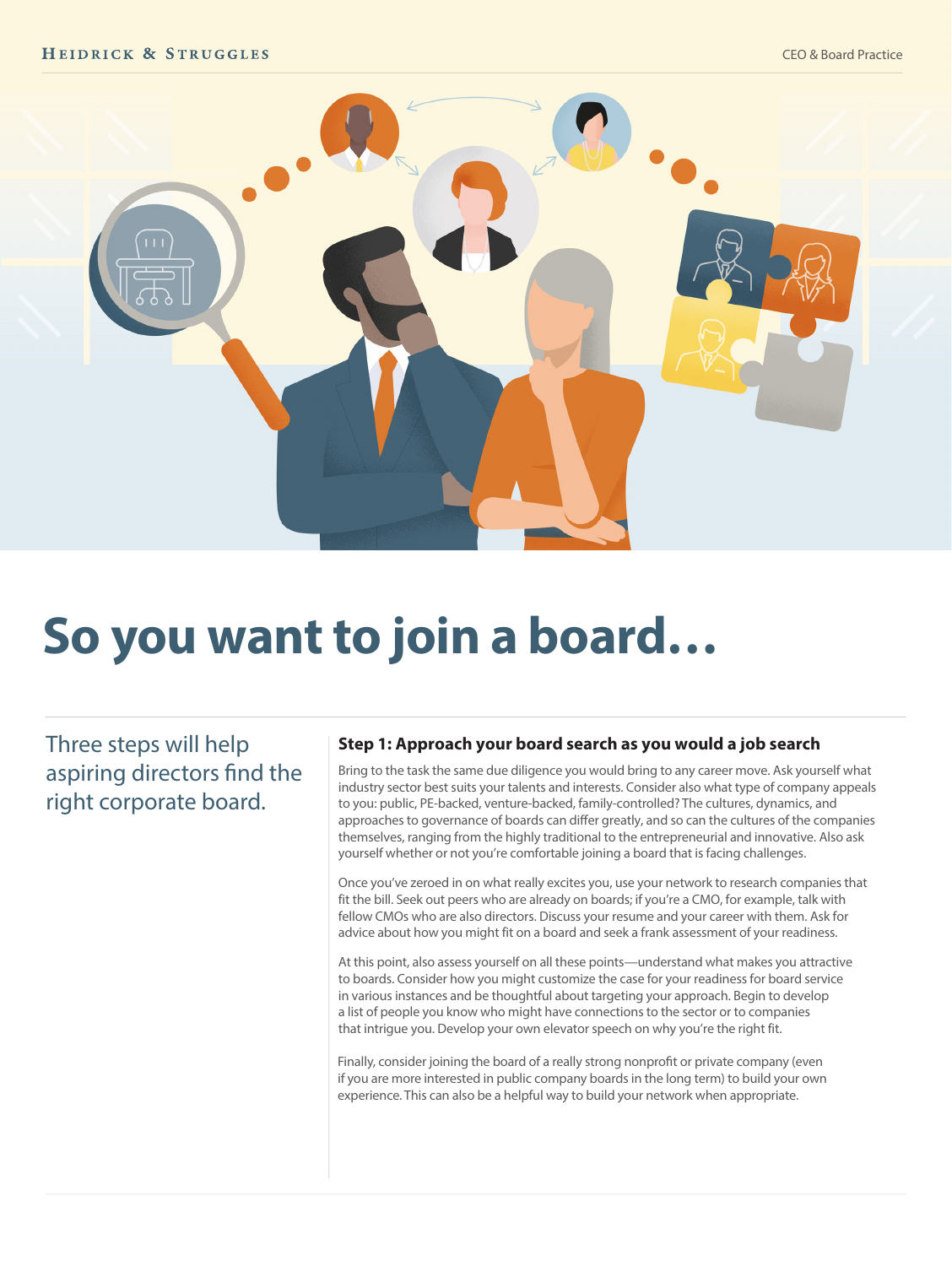#### **Step 2: Network, network, network**

You'll also need a great network. According to a survey by the National Association of Corporate Directors (NACD), nearly 70% of directors said their board had used personal networking or word of mouth to identify the pool of candidates from which their most recently nominated director was chosen. You should therefore not only build a network based on your profession but also with board members and those who have relationships with boards: auditors, lawyers, and leadership or search consultants.

Find some sponsors, people who really want to help you join a board. They can help get your name in circulation, ensure your visibility, and act as powerful advocates for you.

#### **Step 3: Assess the fit between you and the board**

Find a board you're passionate about, one where your purpose is aligned with the organization's. Heidrick & Struggles research shows that thriving cultures are those that are purpose-driven and characterized by vitality and a growth mindset. Activated purpose energizes leaders by providing them with the opportunity to inspire employees and make everyone feel as if they're working toward some greater good.<sup>1</sup> You will be most effective as a board member at an organization where you share in the purpose.

Assess what you'll gain from being on a specific board, why the board wants you, and whether those two are in balance. Be crisp and clear about what you bring to a specific board and what experiences and roles you have had that would enable you to make a substantive contribution will improve your search. In parallel, does your understanding of what value you can contribute to a board align with the CEO's and board's hopes for you?

Assess who you'll be surrounding yourself with. Boards go through many ups and downs. Are its members people you want to be surrounded with in the down moments as much as the up moments? Many board members have reached a point where they want to work mostly with people they like, respect, and can collaborate with, in context where they know they can add value and can learn. If, again, you are someone with an identity that will be in the minority on the board—such as the only woman or person of color—do you have confidence that your fellow members will be open to your possibly different opinions and perspectives? Do you believe that the environment in the boardroom is one of respect and inclusion, even in difficult times? Equally important is what you think of the CEO: their values, and the culture they represent. Do you like this person? Are you willing to tie your brand to theirs?

All of these considerations should come into play only assuming the logistical basics work, such as dates of meetings and your ability to travel or join meetings remotely. It's important to remember that joining a board is not for the short term. Most often it's a commitment of 5 years at least, and often 9, 10, or more. If you're an active executive, you'll probably be able to join only one board. If you're retired, your plate will still fill faster than you might expect.

The time has never been better for people of all backgrounds to consider joining a corporate board. Boards are more dedicated than ever to finding new members with a wide range of experiences. And, when someone joins the right board, it is as enriching for the director as it is valuable for the company. One director we know once said that being on the right board was "like getting an MBA." With thoughtful dedication and preparation, you can avoid errors such as getting enchanted by the board's brand or joining a board where you don't share the organization's core purpose. Then, you'll be able to open the board book and be excited about the conversation that will unfold.

Find a board you're passionate about, one where your purpose is aligned with the organization's. You will be the most effective as a board member at an organization where you share in the purpose.

Equally important is what you think of the CEO: their values, and the culture they represent. Do you like this person? Are you willing to tie your brand to theirs?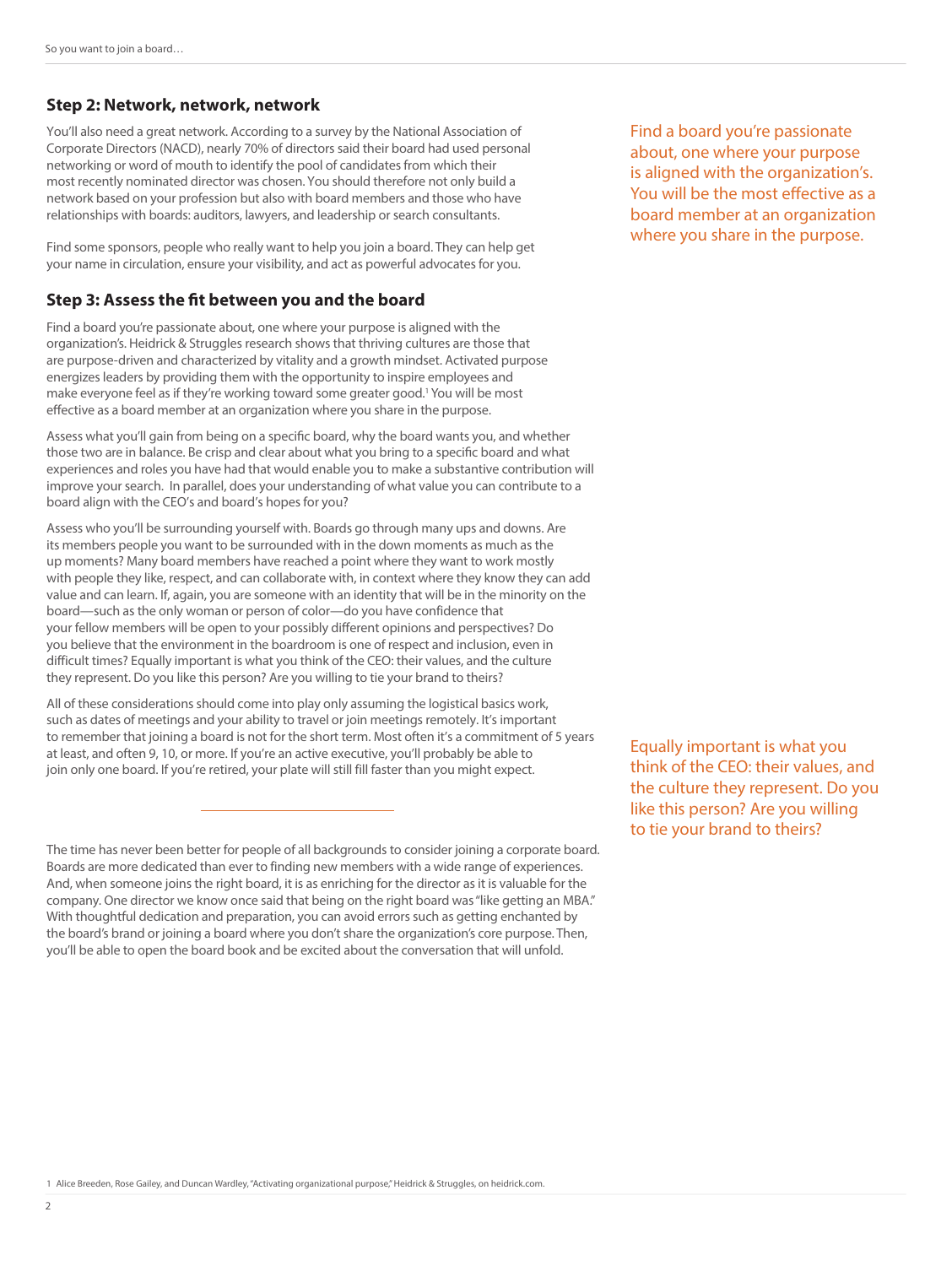Heidrick & Struggles

### **About the author Bonnie Gwin Bonnie Gwin**

is a vice chairman in Heidrick & Struggles' New York office and co-managing partner of the CEO & Board Practice.

**bgwin@heidrick.com**